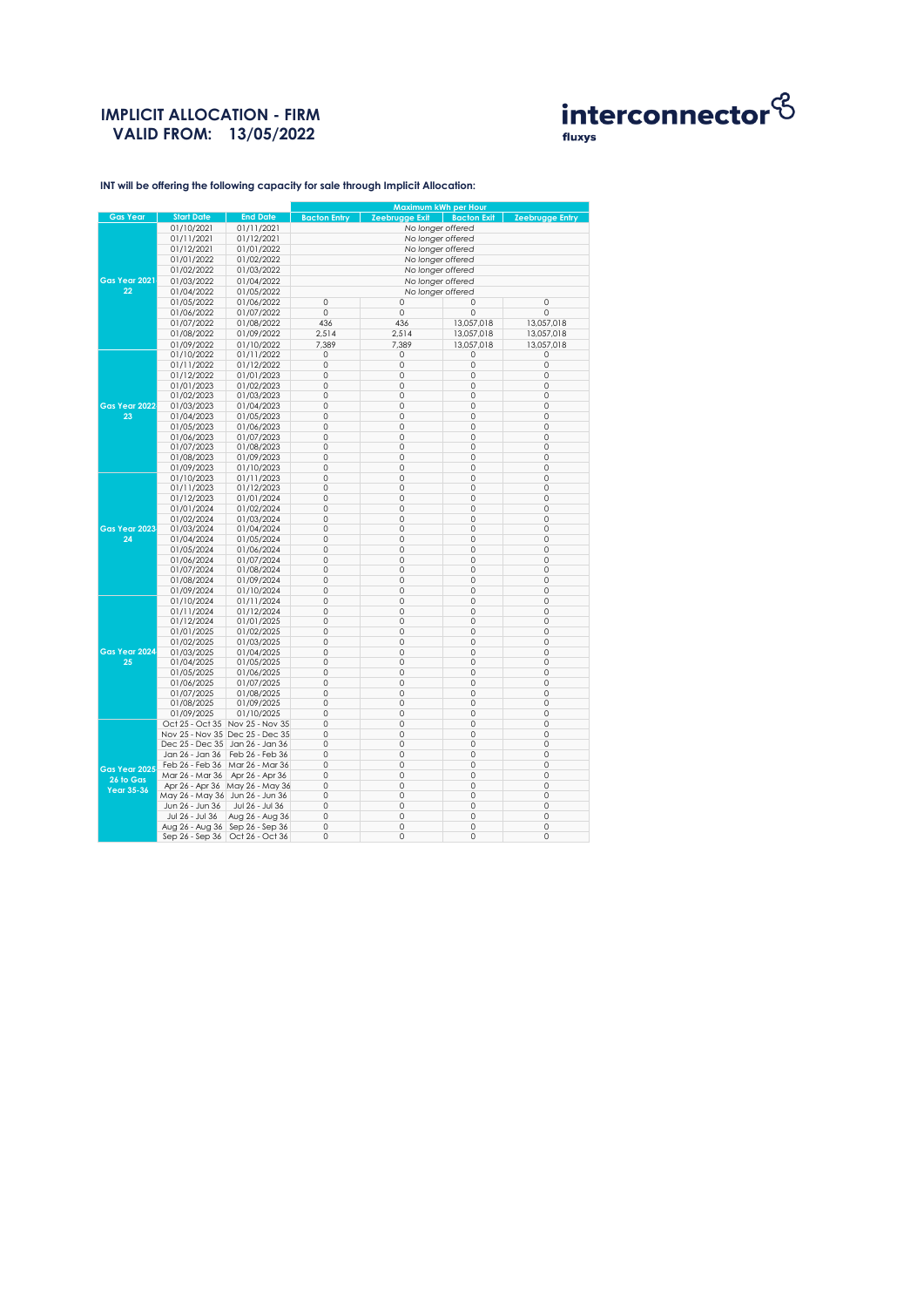### **IMPLICIT ALLOCATION - FIRM VALID FROM: 13/05/2022**



**INT Capacity Sold through Implicit Allocation is below:** 

|                 |                                    | Capacity Sold via IAM kWh/h |                |                    |                 |  |  |
|-----------------|------------------------------------|-----------------------------|----------------|--------------------|-----------------|--|--|
| <b>Gas Year</b> | <b>Date</b>                        | <b>Bacton Entry</b>         | Zeebrugge Exit | <b>Bacton Exit</b> | Zeebrugge Entry |  |  |
|                 | Oct-21                             | 3,700,000                   | 3,700,000      | 398,000            | 398,000         |  |  |
|                 | <b>Nov-21</b>                      | 398,000                     | 398,000        | 398,000            | 398,000         |  |  |
|                 | <b>Dec-21</b>                      | 398,000                     | 398,000        | 16,447,000         | 16,447,000      |  |  |
|                 | Jan-22                             | 1,120,000                   | 1,120,000      | 16,480,367         | 16,480,367      |  |  |
|                 | Feb-22                             | 7,163,831                   | 7,163,831      | 16,480,367         | 16,480,367      |  |  |
| <b>Gas Year</b> | <b>Mar-22</b>                      | 11,180,000                  | 11,180,000     | 4,209,367          | 4,209,367       |  |  |
| 2021-22         | Apr-22                             | 24, 141, 937                | 24, 141, 937   | 268,053            | 268,053         |  |  |
|                 | May-22                             | 24,431,649                  | 24,431,649     | 268,053            | 268,053         |  |  |
|                 | <b>Jun-22</b>                      | 24,435,574                  | 24,435,574     | 268,053            | 268,053         |  |  |
|                 | <b>Jul-22</b>                      | 24,437,449                  | 24,437,449     | 4,204,053          | 4,204,053       |  |  |
|                 | Aug-22                             | 24,435,371                  | 24,435,371     | 4,204,053          | 4,204,053       |  |  |
|                 | Sep-22                             | 24,430,496                  | 24,430,496     | 4,204,053          | 4,204,053       |  |  |
|                 | Oct-22                             | 11,006,212                  | 11,006,212     | 15,362,212         | 15,362,212      |  |  |
|                 | <b>Nov-22</b>                      | 11,006,212                  | 11,006,212     | 15,362,212         | 15,362,212      |  |  |
|                 | <b>Dec-22</b>                      | 11,006,212                  | 11,006,212     | 15,362,212         | 15,362,212      |  |  |
|                 | Jan-23                             | 9,506,212                   | 9,506,212      | 17,256,677         | 17,256,677      |  |  |
|                 | Feb-23                             | 9,506,212                   | 9,506,212      | 17,256,677         | 17,256,677      |  |  |
| <b>Gas Year</b> | <b>Mar-23</b>                      | 9,506,212                   | 9,506,212      | 17,256,677         | 17,256,677      |  |  |
| 2022-23         | Apr-23                             | 15,047,802                  | 15,047,802     | 0                  | 0               |  |  |
|                 | May-23                             | 15,047,802                  | 15,047,802     | 0                  | 0               |  |  |
|                 | Jun-23                             | 15,047,802                  | 15,047,802     | 0                  | 0               |  |  |
|                 | <b>Jul-23</b>                      | 15,047,802                  | 15,047,802     | 0                  | 0               |  |  |
|                 | Aug-23                             | 15,047,802                  | 15,047,802     | 0                  | 0               |  |  |
|                 | Sep-23                             | 15,047,802                  | 15,047,802     | 0                  | 0               |  |  |
|                 | Oct-23                             | 0                           | 0              | $\circ$            | $\circ$         |  |  |
|                 | <b>Nov-23</b>                      | 0                           | 0              | 0                  | 0               |  |  |
|                 | <b>Dec-23</b>                      | 0                           | 0              | 0                  | 0               |  |  |
|                 | Jan-24                             | 0                           | 0              | 0                  | 0               |  |  |
|                 | Feb-24                             | 0                           | 0              | $\circ$            | 0               |  |  |
| <b>Gas Year</b> | Mar-24                             | 0                           | 0              | 0                  | 0               |  |  |
| 2023-24         | Apr-24                             | 2,000,000                   | 2,000,000      | 0                  | 0               |  |  |
|                 | May-24                             | 2,000,000                   | 2,000,000      | 0                  | 0               |  |  |
|                 | <b>Jun-24</b>                      | 2,000,000                   | 2,000,000      | 0                  | 0               |  |  |
|                 | <b>Jul-24</b>                      | 2,000,000                   | 2,000,000      | 0                  | 0               |  |  |
|                 | Aug-24                             | 2,000,000                   | 2,000,000      | 0                  | 0               |  |  |
|                 | Sep-24                             | 2,000,000                   | 2,000,000      | 0                  | 0               |  |  |
|                 | Oct-24                             | 0                           | 0              | 0                  | 0               |  |  |
|                 | <b>Nov-24</b>                      | 0                           | 0              | 0                  | 0               |  |  |
|                 | Dec-24                             | $\circ$                     | 0              | $\circ$            | $\circ$         |  |  |
|                 | Jan-25                             | 0                           | 0              | 0                  | 0               |  |  |
|                 | <b>Feb-25</b>                      | 0                           | 0              | 0                  | 0               |  |  |
| <b>Gas Year</b> | Mar-25                             | 0                           | 0              | 0                  | 0               |  |  |
| 2024-25         | Apr-25                             | 500,000                     | 500,000        | 0                  | 0               |  |  |
|                 | May-25                             | 500,000                     | 500,000        | 0                  | 0               |  |  |
|                 | <b>Jun-25</b>                      | 500,000                     | 500,000        | 0                  | 0               |  |  |
|                 | <b>Jul-25</b>                      | 500,000                     | 500,000        | 0                  | 0               |  |  |
|                 | Aug-25                             | 500,000                     | 500,000        | $\circ$            | 0               |  |  |
|                 | Sep-25                             | 500,000                     | 500,000        | 0                  | 0               |  |  |
|                 | Oct 25 - Oct 35                    | 0                           | 0              | 0                  | 0               |  |  |
|                 | Nov 25 - Nov 35                    | 0                           | 0              | 0<br>$\circ$       | 0<br>0          |  |  |
|                 | Dec 25 - Dec 35                    | 0                           | 0              |                    |                 |  |  |
| <b>Gas Year</b> | Jan 26 - Jan 36                    | 0                           | 0              | 0                  | 0               |  |  |
| 2025-26 to      | Feb 26 - Feb 36                    | $\Omega$                    | 0              | 0                  | 0               |  |  |
| <b>Gas Year</b> | Mar 26 - Mar 36                    | 0<br>$\circ$                | 0<br>0         | 0<br>$\circ$       | 0<br>0          |  |  |
| 35-36           | Apr 26 - Apr 36                    | 0                           | 0              | 0                  | 0               |  |  |
|                 | May 26 - May 36<br>Jun 26 - Jun 36 | $\circ$                     | 0              | 0                  | 0               |  |  |
|                 | Jul 26 - Jul 36                    | 0                           | 0              | 0                  | 0               |  |  |
|                 | Aug 26 - Aug 36                    | 0                           | 0              | 0                  | 0               |  |  |
|                 |                                    | 0                           | 0              | 0                  | 0               |  |  |
|                 | Sep 26 - Sep 36                    |                             |                |                    |                 |  |  |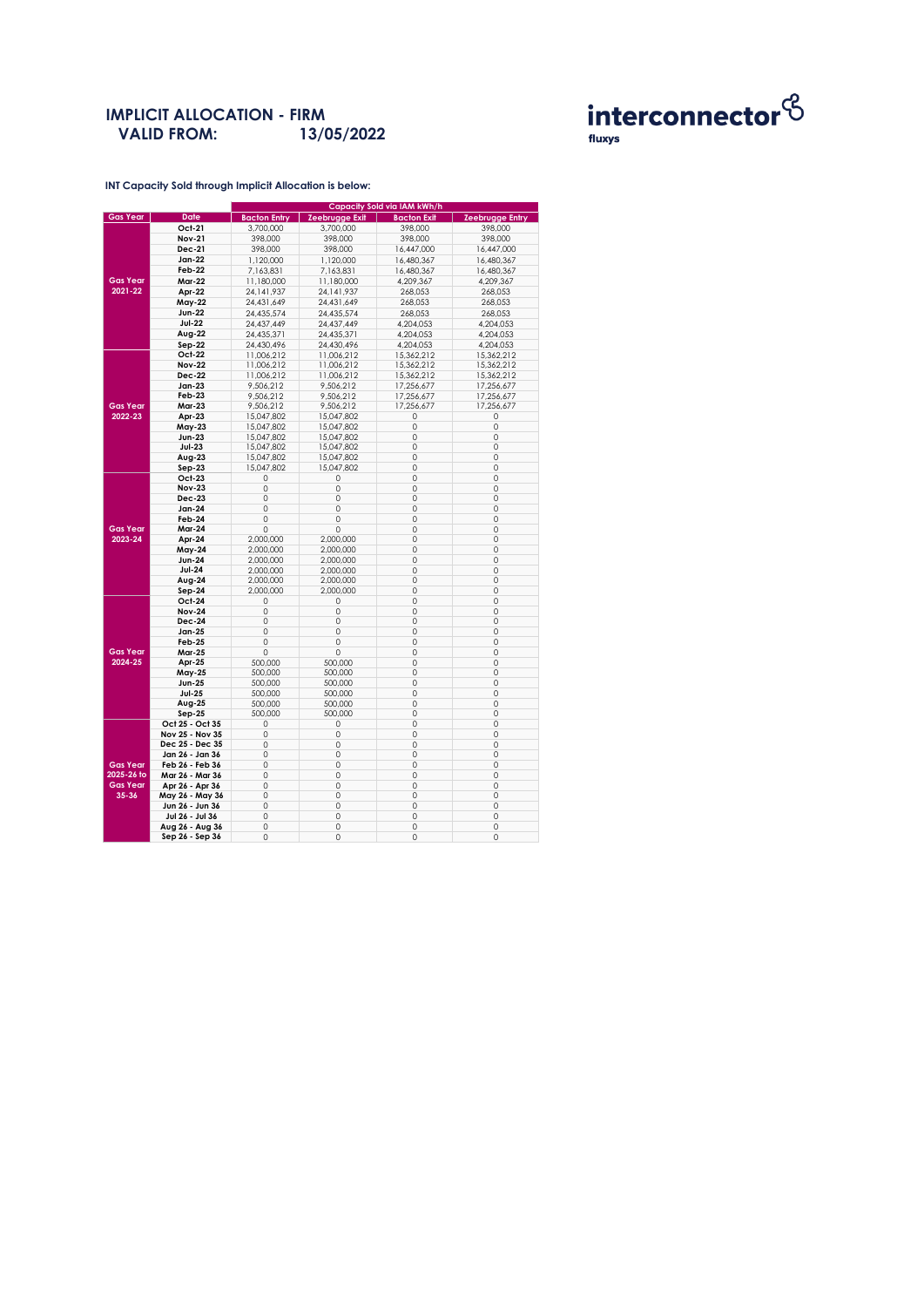## **IMPLICIT ALLOCATION - FIRM WITHIN MONTH VALID FROM: 13/05/2022**



**INT Capacity Sold through Implicit Allocation is below:** 

|                     |                          | <b>Capacity Sold via IAM kWh/h</b> |                |                    |                        |
|---------------------|--------------------------|------------------------------------|----------------|--------------------|------------------------|
| <b>Product Type</b> | <b>Capacity Duration</b> | <b>Bacton Entry</b>                | Zeebrugge Exit | <b>Bacton Exit</b> | <b>Zeebrugge Entry</b> |
| Weekend             | 02/10 - 03/10/2021       | 7.180.362                          | 7.180.362      | $\Omega$           | $\Omega$               |
| Weekend             | 02/10 - 03/10/2021       | 580,000                            | 580,000        | $\mathbf 0$        | $\circ$                |
| Weekend             | 02/10 - 03/10/2021       | 6.766.757                          | 6.766.757      | $\circ$            | $\mathbf 0$            |
| Weekend             | 09/10 - 10/10/2021       | 5.000.000                          | 5,000,000      | $\circ$            | $\mathbf 0$            |
| Weekend             | 01/01 - 04/01/2022       | 2,443,000                          | 2,443,000      | $\circ$            | $\mathbf 0$            |
| <b>BOM</b>          | 10/01 - 01/02/2022       | 1,000,000                          | 1,000,000      | $\circ$            | $\Omega$               |
| <b>BOM</b>          | 03/02 - 01/03/2022       | 612.000                            | 612.000        | $\circ$            | $\mathbf 0$            |
| <b>BOM</b>          | 04/02 - 01/03/2022       | 100,000                            | 100,000        | $\Omega$           | $\Omega$               |
| <b>BOM</b>          | 05/02 - 01/03/2022       | 170,000                            | 170,000        | $\circ$            | $\Omega$               |
| Weekend             | 05/02 - 06/02/2022       | 1.812.113                          | 1.812.113      | $\mathbf 0$        | $\Omega$               |
| <b>BOM</b>          | 09/02 - 01/03/2022       | 100,000                            | 100,000        | $\circ$            | $\Omega$               |
| <b>BOM</b>          | 10/02 - 01/03/2022       | 361.058                            | 361.058        | $\mathbf 0$        | 0                      |
| <b>BOM</b>          | 16/03 - 01/04/2022       | 1.675.000                          | 1.675.000      | $\circ$            | $\Omega$               |
| <b>BOM</b>          | 18/03 - 01/04/2022       | 1,200,000                          | 1,200,000      | $\circ$            | 0                      |
| <b>BOM</b>          | 06/04 - 01/05/2022       | 744.000                            | 744.000        | $\Omega$           | $\Omega$               |
| <b>BOM</b>          | 07/04 - 01/05/2022       | 1.809.702                          | 1.809.702      | $\circ$            | 0                      |
| <b>BOM</b>          | 08/04 - 01/05/2022       | 608.110                            | 608,110        | $\circ$            | 0                      |
| <b>BOM</b>          | 09/04 - 01/05/2022       | 150,000                            | 150,000        | $\Omega$           | $\Omega$               |
| Weekend             | 15/04 - 19/04/2022       | 366.339                            | 366.339        | $\circ$            | 0                      |
| <b>WDNW</b>         | 19/04 - 23/04/2022       | 366.339                            | 366.339        | $\circ$            | $\Omega$               |
| <b>BOM</b>          | 14/04 - 01/05/2022       | 1.558.339                          | 1.558.339      | $\circ$            | $\Omega$               |
| Weekend             | 15/04 - 19/04/2022       | 317.486                            | 317.486        | $\mathbf 0$        | 0                      |
| <b>BOM</b>          | 15/04 - 01/05/2022       | 961,508                            | 961,508        | $\circ$            | $\mathbf 0$            |
| Weekend             | 15/04 - 19/04/2022       | 476.760                            | 476.760        | $\mathbf 0$        | $\circ$                |
| <b>BOM</b>          | 19/04 - 01/05/2022       | 796.130                            | 796.130        | $\circ$            | $\Omega$               |
| <b>BOM</b>          | 21/04 - 01/05/2022       | 139.098                            | 139.098        | $\circ$            | $\Omega$               |
| <b>WDNW</b>         | 25/04 - 29/04/2022       | 98.909                             | 98.909         | $\mathbf 0$        | $\Omega$               |
| Weekend             | 23/04 - 25/04/2022       | 97.690                             | 97.690         | $\circ$            | $\Omega$               |
| <b>BOM</b>          | 23/04 - 01/05/2022       | 126,802                            | 126,802        | $\circ$            | $\mathbf 0$            |
| Weekend             | 23/04 - 25/04/2022       | 30.530                             | 30.530         | $\circ$            | $\Omega$               |
| <b>BOM</b>          | 25/04 - 01/05/2022       | 74.480                             | 74.480         | $\circ$            | $\mathbf 0$            |
| <b>BOM</b>          | 27/04 - 01/05/2022       | 55.676                             | 55.676         | $\Omega$           | $\Omega$               |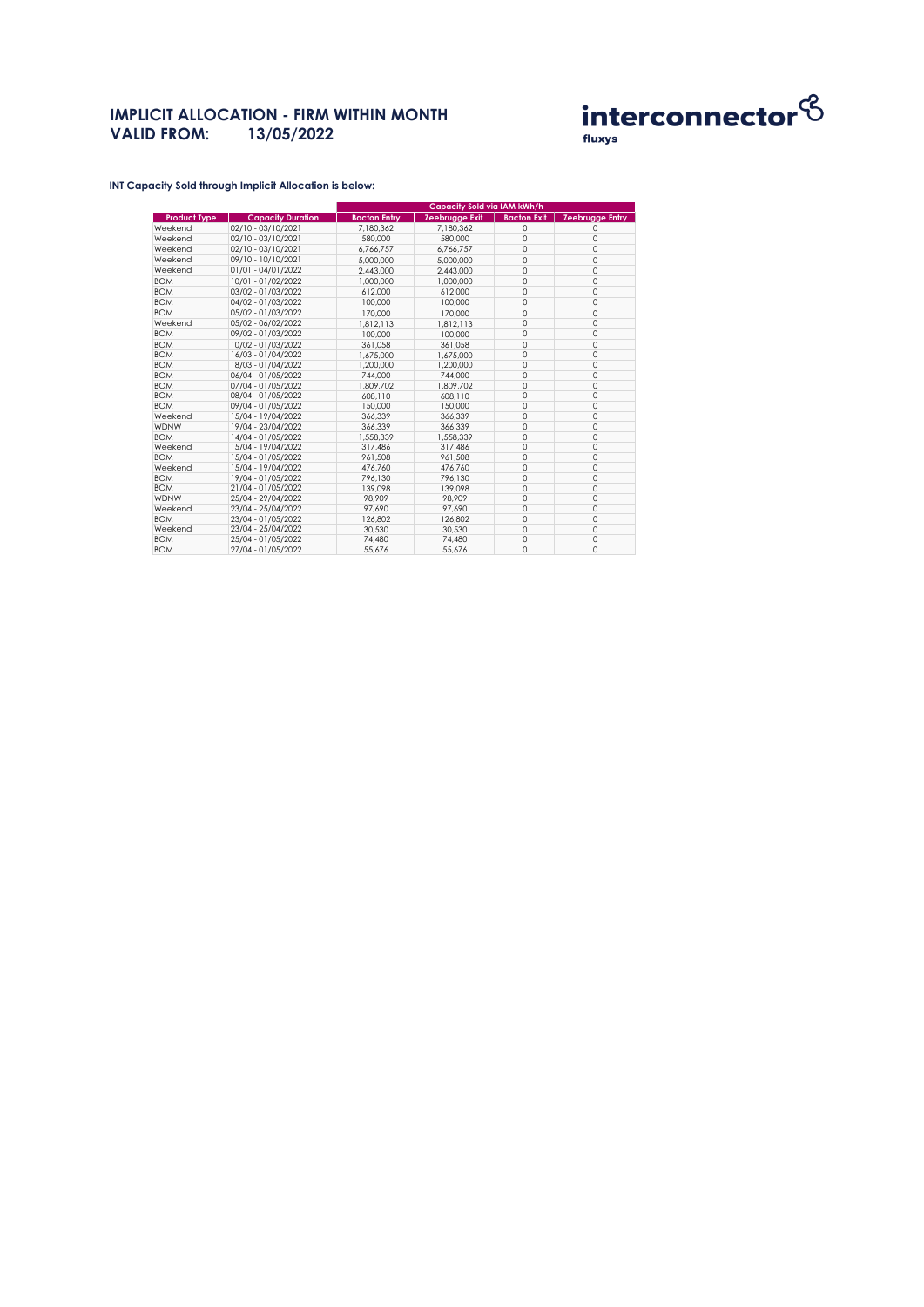### **IMPLICIT ALLOCATION - CONDITIONAL FIRM VALID FROM: 13/05/2022**



INT will offer Conditional Firm capacity only where an Implicit Allocation Partner has marketed all the Firm capacity allocated towards them on a given day. The maximum available volumes are as below:

|                                 |                                   |                                 |             | Maximum kWh per Hour                   |                    |                        |
|---------------------------------|-----------------------------------|---------------------------------|-------------|----------------------------------------|--------------------|------------------------|
| <b>Gas Year</b>                 | <b>Start Date</b>                 | <b>End Date</b>                 |             | <b>Bacton Entry   Zeebrugge Exit  </b> | <b>Bacton Exit</b> | <b>Zeebrugge Entry</b> |
|                                 | 01/10/2021                        | 01/11/2021                      | $\mathbf 0$ | 0                                      | $\mathbf 0$        | 0                      |
|                                 | 01/11/2021                        | 01/12/2021                      | $\mathbf 0$ | $\circ$                                | $\mathbf 0$        | $\mathbf 0$            |
|                                 |                                   |                                 |             |                                        |                    |                        |
|                                 | 01/12/2021                        | 01/01/2022                      | $\circ$     | 0                                      | 0                  | $\circ$                |
|                                 | 01/01/2022                        | 01/02/2022                      | $\circ$     | 0                                      | $\mathbf 0$        | 0                      |
| Gas Year 2021<br>22             | 01/02/2022                        | 01/03/2022                      | $\circ$     | 0                                      | 0                  | $\mathbf 0$            |
|                                 | 01/03/2022                        | 01/04/2022                      | $\mathbf 0$ | $\circ$                                | $\mathbf 0$        | $\mathbf 0$            |
|                                 | 01/04/2022                        | 01/05/2022                      | $\circ$     | 0                                      | 0                  | $\circ$                |
|                                 | 01/05/2022                        | 01/06/2022                      | $\circ$     | 0                                      | 0                  | $\circ$                |
|                                 | 01/06/2022                        | 01/07/2022                      | $\circ$     | 0                                      | $\circ$            | $\mathbf 0$            |
|                                 | 01/07/2022                        | 01/08/2022                      | $\mathbf 0$ | $\circ$                                | $\mathbf 0$        | $\mathbf 0$            |
|                                 | 01/08/2022                        | 01/09/2022                      | $\circ$     | 0                                      | 0                  | $\circ$                |
|                                 |                                   |                                 | $\circ$     | 0                                      | 0                  | 0                      |
|                                 | 01/09/2022                        | 01/10/2022                      |             | $\circ$                                | $\mathbf 0$        | $\mathbf 0$            |
|                                 | 01/10/2022                        | 01/11/2022                      | $\circ$     |                                        |                    |                        |
|                                 | 01/11/2022                        | 01/12/2022                      | $\Omega$    | $\Omega$                               | $\Omega$           | $\Omega$               |
|                                 | 01/12/2022                        | 01/01/2023                      | 0           | 0                                      | 0                  | 0                      |
|                                 | 01/01/2023                        | 01/02/2023                      | $\mathbf 0$ | $\circ$                                | $\mathbf 0$        | $\mathbf 0$            |
|                                 | 01/02/2023                        | 01/03/2023                      | $\Omega$    | $\circ$                                | $\mathbf 0$        | $\circ$                |
| Gas Year 2022                   | 01/03/2023                        | 01/04/2023                      | 0           | 0                                      | 0                  | $\circ$                |
| 23                              | 01/04/2023                        | 01/05/2023                      | $\circ$     | 0                                      | 0                  | 0                      |
|                                 | 01/05/2023                        | 01/06/2023                      | $\circ$     | 0                                      | 0                  | $\circ$                |
|                                 | 01/06/2023                        | 01/07/2023                      | $\circ$     | 0                                      | 0                  | $\circ$                |
|                                 | 01/07/2023                        | 01/08/2023                      | $\circ$     | 0                                      | $\circ$            | 0                      |
|                                 | 01/08/2023                        | 01/09/2023                      | $\circ$     | 0                                      | 0                  | $\circ$                |
|                                 | 01/09/2023                        | 01/10/2023                      | $\Omega$    | $\Omega$                               | 0                  | $\Omega$               |
|                                 | 01/10/2023                        | 01/11/2023                      | $\circ$     | 0                                      | 0                  | $\circ$                |
|                                 | 01/11/2023                        | 01/12/2023                      | $\circ$     | 0                                      | 0                  | $\circ$                |
|                                 | 01/12/2023                        | 01/01/2024                      | $\circ$     | 0                                      | 0                  | $\circ$                |
|                                 |                                   |                                 | $\circ$     | 0                                      | 0                  | $\mathbb O$            |
|                                 | 01/01/2024                        | 01/02/2024                      |             | $\circ$                                | $\mathbf 0$        | $\mathbf 0$            |
|                                 | 01/02/2024                        | 01/03/2024                      | $\circ$     |                                        |                    |                        |
| Gas Year 2023                   | 01/03/2024                        | 01/04/2024                      | $\Omega$    | $\circ$                                | $\mathbf 0$        | $\Omega$               |
| 24                              | 01/04/2024                        | 01/05/2024                      | $\circ$     | 0                                      | 0                  | $\circ$                |
|                                 | 01/05/2024                        | 01/06/2024                      | $\circ$     | 0                                      | 0                  | 0                      |
|                                 | 01/06/2024                        | 01/07/2024                      | $\mathbf 0$ | $\circ$                                | $\mathbf 0$        | $\circ$                |
|                                 | 01/07/2024                        | 01/08/2024                      | 0           | 0                                      | 0                  | 0                      |
|                                 | 01/08/2024                        | 01/09/2024                      | $\circ$     | 0                                      | 0                  | $\circ$                |
|                                 | 01/09/2024                        | 01/10/2024                      | $\Omega$    | $\Omega$                               | $\Omega$           | $\Omega$               |
|                                 | 01/10/2024                        | 01/11/2024                      | $\circ$     | 0                                      | 0                  | $\circ$                |
|                                 | 01/11/2024                        | 01/12/2024                      | $\circ$     | 0                                      | 0                  | 0                      |
|                                 | 01/12/2024                        | 01/01/2025                      | $\circ$     | 0                                      | 0                  | $\circ$                |
|                                 | 01/01/2025                        | 01/02/2025                      | $\circ$     | 0                                      | 0                  | $\circ$                |
|                                 | 01/02/2025                        | 01/03/2025                      | $\circ$     | 0                                      | 0                  | 0                      |
| Gas Year 2024                   | 01/03/2025                        | 01/04/2025                      | $\mathbf 0$ | $\circ$                                | $\mathbf 0$        | $\mathbf 0$            |
| 25                              | 01/04/2025                        | 01/05/2025                      | $\circ$     | 0                                      | 0                  | $\circ$                |
|                                 | 01/05/2025                        | 01/06/2025                      | 0           | 0                                      | 0                  | $\circ$                |
|                                 | 01/06/2025                        | 01/07/2025                      | 0           | 0                                      | $\circ$            | $\mathbf 0$            |
|                                 | 01/07/2025                        | 01/08/2025                      | $\Omega$    | $\circ$                                | $\mathbf 0$        | $\mathbf 0$            |
|                                 | 01/08/2025                        | 01/09/2025                      | $\circ$     | 0                                      | 0                  | $\circ$                |
|                                 | 01/09/2025                        | 01/10/2025                      | $\circ$     | 0                                      | 0                  | $\circ$                |
|                                 |                                   | Oct 25 - Oct 34 Nov 25 - Nov 34 | $\circ$     | 0                                      | 0                  | 0                      |
|                                 |                                   |                                 |             |                                        |                    |                        |
|                                 | Nov 25 - Nov 34 Dec 25 - Dec 34   |                                 | 0           | 0                                      | 0                  | 0                      |
|                                 | Dec 25 - Dec 34                   | Jan 26 - Jan 35                 | $\circ$     | 0                                      | $\circ$            | $\circ$                |
| Gas Year 2025<br>$26$ to $G$ as | Jan 26 - Jan 35                   | Feb 26 - Feb 35                 | $\mathbf 0$ | 0                                      | $\circ$            | $\circ$                |
|                                 | Feb 26 - Feb 35                   | Mar 26 - Mar 35                 | 0           | 0                                      | 0                  | 0                      |
|                                 | Mar 26 - Mar 35                   | Apr 26 - Apr 35                 | $\circ$     | 0                                      | 0                  | $\circ$                |
| <b>Year 34-35</b>               | Apr 26 - Apr 35                   | May 26 - May 35                 | $\circ$     | $\circ$                                | 0                  | $\circ$                |
|                                 | May 26 - May 35 Jun 26 - Jun 35   |                                 | $\circ$     | 0                                      | 0                  | $\circ$                |
|                                 | Jun 26 - Jun 35                   | Jul 26 - Jul 35                 | $\mathbb O$ | 0                                      | 0                  | $\mathbb O$            |
|                                 | Jul 26 - Jul 35                   | Aug 26 - Aug 35                 | $\circ$     | 0                                      | 0                  | 0                      |
|                                 | Aug 26 - Aug 35   Sep 26 - Sep 35 |                                 | $\Omega$    | $\circ$                                | $\mathbf 0$        | $\Omega$               |
|                                 | Sep 26 - Sep 35                   | Oct 26 - Oct 35                 | 0           | 0                                      | 0                  | 0                      |